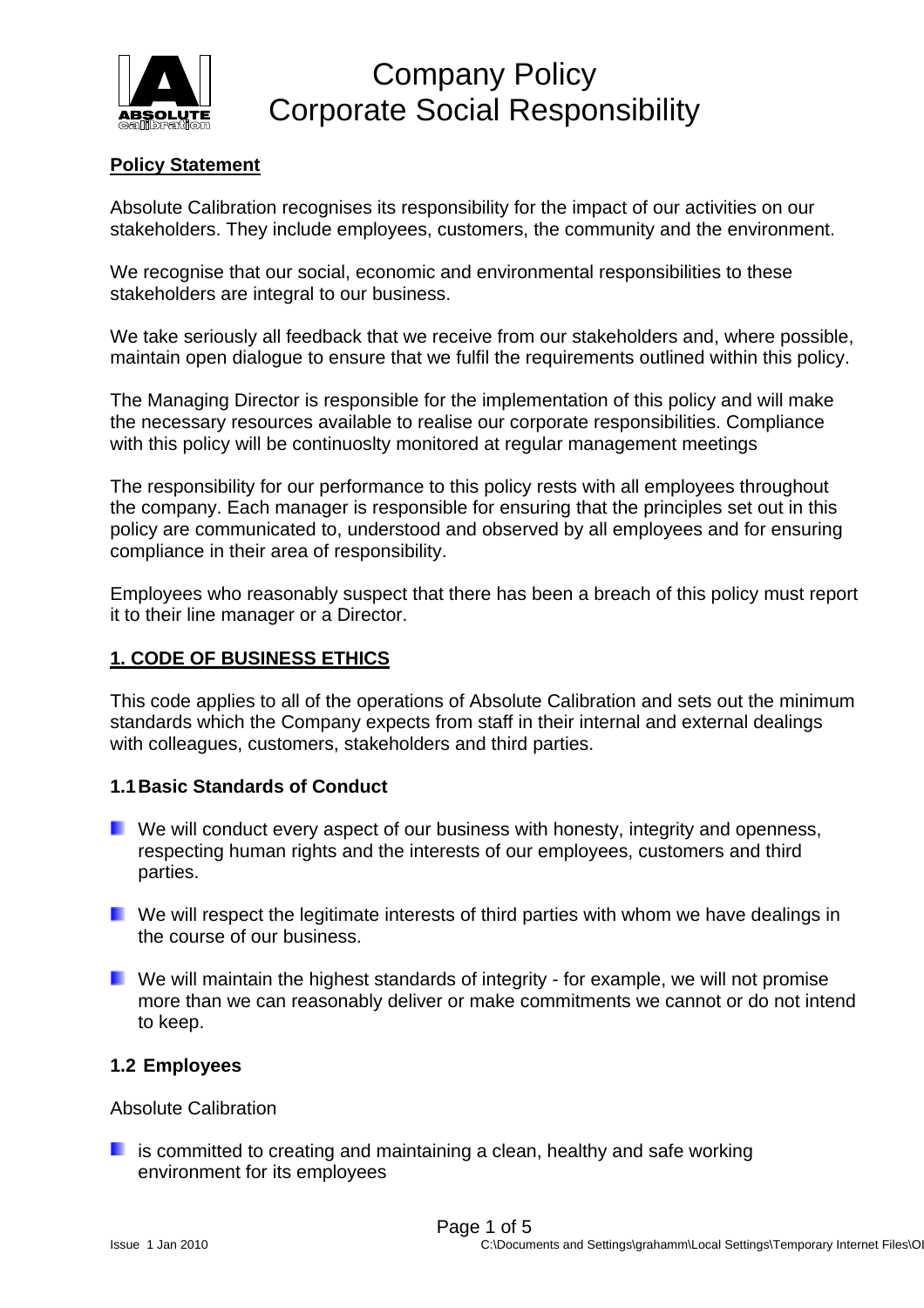

- **D** will treat all its employees and job applicants in accordance with its Equal Opportunities **Policy**
- **E** will strive to create a workplace in which there is mutual trust and respect and where every person feels responsible for the performance and reputation of our company
- **E** will work towards achieving a diverse workforce, recruiting, employing and promoting employees only on the basis of objective criteria and the qualifications and abilities needed for the job to be performed
- **u** will assist employees in realising their potential

### **1.3 Customers**

**Absolute Calibration is committed to providing safe, value for money, high quality,** consistent and reliable services to our customers.

### **1.4 Shareholders**

**Absolute Calibration will conduct its operations in accordance with the principles of** good corporate practice.

#### **1.5 Business Partners**

- **U** We aim to develop strong relationships with our stakeholders customers, suppliers and others with whom we have dealings, based on mutual trust, understanding and respect.
- **In those dealings, we expect our partners to adhere to business principles consistent** with our own.
- **Absolute Calibration will conduct their operations in accordance with the principles of** fair competition and applicable regulations.

#### **1.6 Compliance with Law**

**All Directors and staff of Absolute Calibration will comply with the laws and regulations** applicable wherever they do business. Appropriate training will be provided for employees as necessary.

#### **1.7 Business Integrity**

No employee of the Company shall offer, give, seek or receive, either directly or indirectly, inducements or other improper advantages for business or financial gain and no employee may offer, give, seek or receive any gift or payment which is, or could be construed as, such. If an employee is in any doubt as to whether he or she may accept an offer, that employee should discuss the issue with a Director.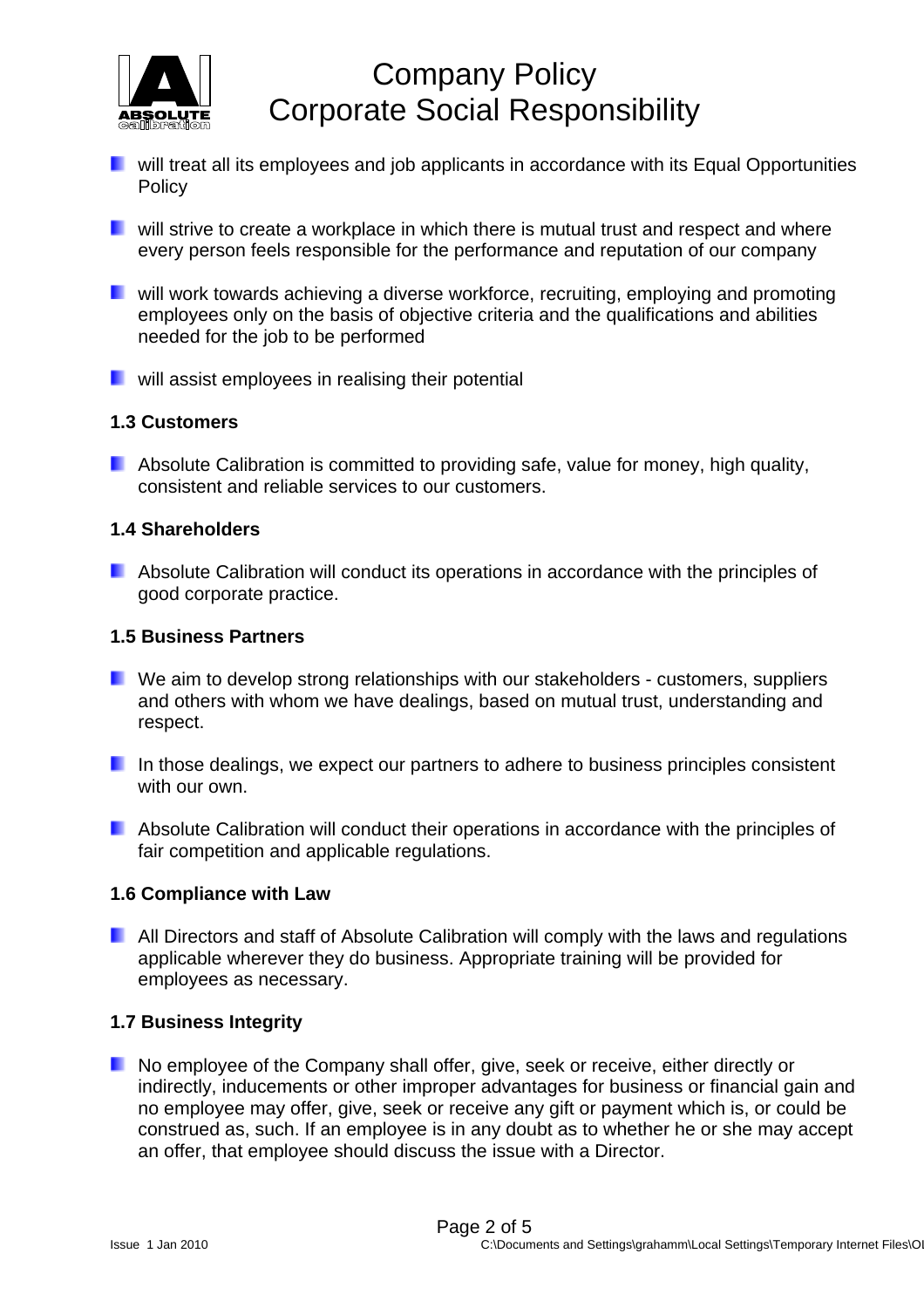

- **Absolute Calibration accounting and other records and supporting documents must** accurately describe and reflect the nature of the underlying transactions.
- **Absolute Calibration will not facilitate, support, tolerate or condone any form of money** laundering.

## **1.8 The Environment**

Absolute Calibration is committed to making continuous improvement in the management of its environmental impact through our Environmental and Carbon Footprint policies.

## **1.9 Community Involvement**

Absolute Calibration strives to be a good corporate citizen and to fulfil our responsibilities to the societies and communities in which we operate.

### **1.10 Conflicts of interest and confidentiality**

- **Absolute Calibration respects the privacy of its employees, however all employees** are expected to avoid personal activities and financial interests, which could conflict with their responsibilities to Absolute Calibration.
- **Absolute Calibration employees must not seek gain for themselves or others** through misuse of their positions or company property.
- **All actual and potential conflicts (including those arising from the activities or** interests of close relatives or partners) should be disclosed to and discussed with a Director.
- Information received by anyone in the course of his or her employment must not be used for personal gain or for any purpose other than that for which it was given.
- **E** Where information is confidential, that confidentiality must be respected.

## **2. HUMAN RIGHTS**

Absolute Calibration supports the principles of the United Nations Universal Declaration of Human Rights and the International Labour Organisation Declaration on Fundamental Principles and Rights at Work. We will adhere to the following principles in respect of our staff.

- **Now** We will treat all employees fairly and honestly, regardless of where they work. All staff will have agreed terms and conditions in accordance with local law or practice and will be given appropriate job skills training.
- **U** We will pay a fair wage reflecting local markets and conditions. We will always meet any national minimum wage.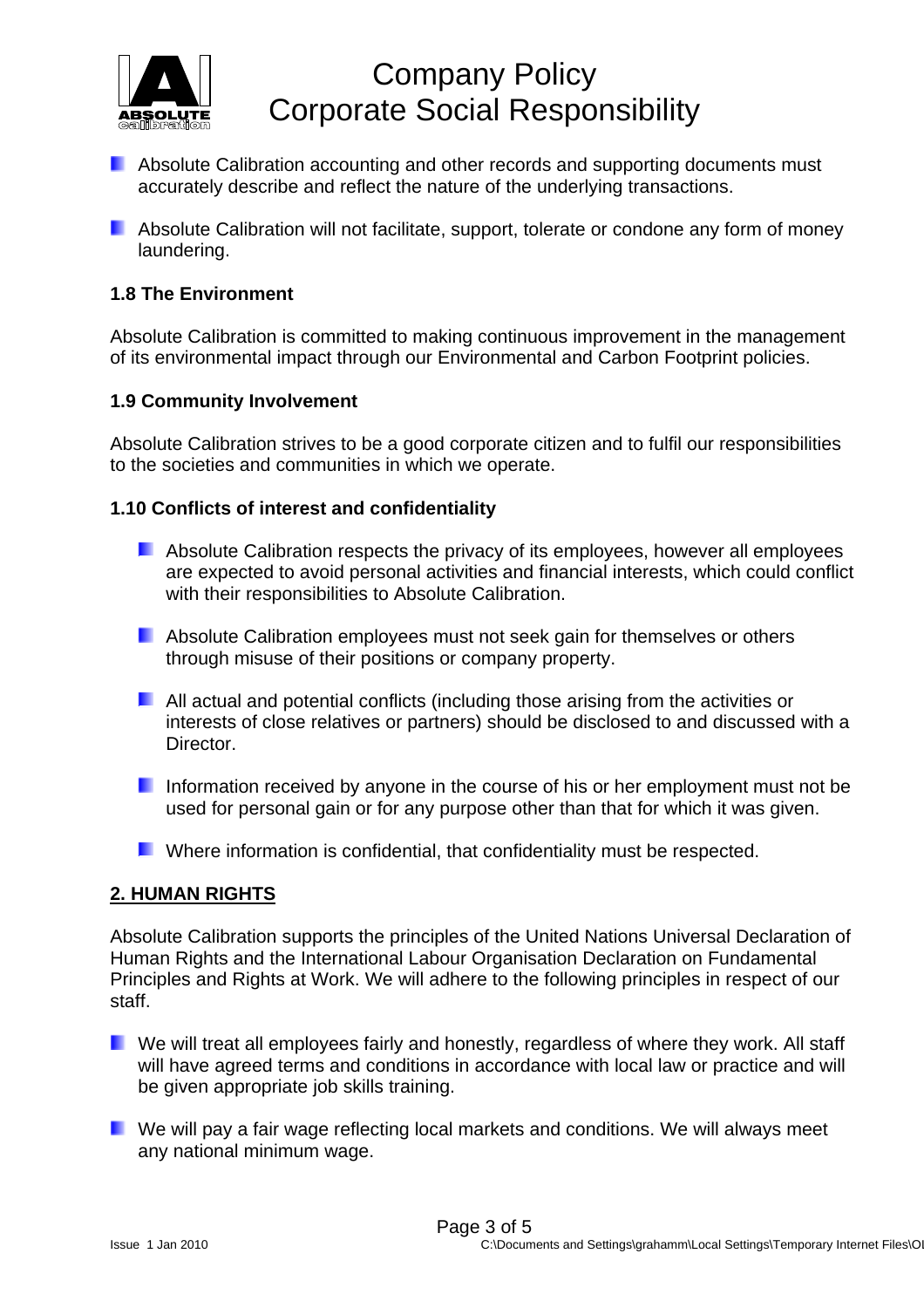

- **E** Working hours shall not be excessive. They shall comply with industry guidelines and national standards where they exist.
- **E** We will not employ illegal child labour, forced or bonded labour, forced overtime or condone illegal child labour.
- **Now We will abide by any non-discrimination laws.**
- **E** We will not use or condone the use of corporal punishment, mental or physical coercion or verbal abuse. We have disciplinary procedures for any member of staff whose conduct falls below the required standard.
- **E** We have formal grievance procedures through which staff can raise personal and work-related issues.
- **All staff will be given reasonable access to bathroom and rest facilities.**

#### **2.1 Data Protection**

**U** We will comply with the relevant principles governing data protection in each country in which we operate.

### **3. CUSTOMERS**

Absolute Calibration will

- **L** act in accordance with fair business, marketing and advertising practices and take all reasonable steps to ensure the safety of our services
- **F** respect the human rights of our customers
- **P** provide transparent and effective procedures that address customer complaints and contribute to fair and timely resolution of disputes
- not make representations or omissions nor engage in any other practices that are deceptive, misleading or fraudulent
- **F** respect customer privacy and provide protection for personal data in accordance with the relevant law.

## **4. SUPPLIERS – ETHICAL PURCHASING POLICY**

**E** We purchase goods and services required in the operation of our business and we also rely on a number of key suppliers for the delivery of subcontracted calibration services. Good working relationships with our suppliers are therefore central to the success of our business. For this reason, we clearly state our purchasing policy as part of ensuring that our business standards are integrated throughout the supply chain.